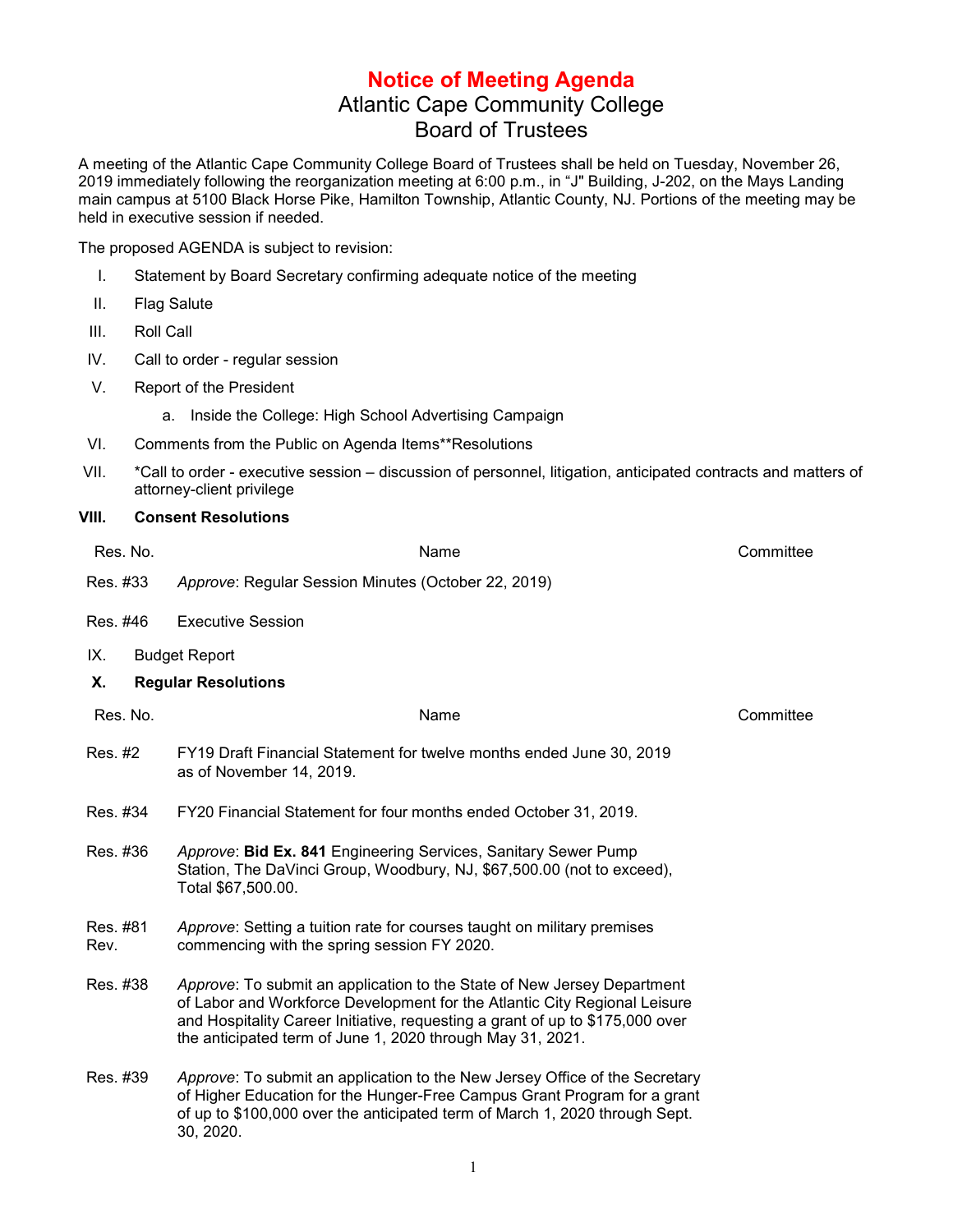| Res. No.  | Name                                                                                                                                                                                                                                                                                                                                                                                                                                                                                                                                                                                                                                                                                            | Committee |
|-----------|-------------------------------------------------------------------------------------------------------------------------------------------------------------------------------------------------------------------------------------------------------------------------------------------------------------------------------------------------------------------------------------------------------------------------------------------------------------------------------------------------------------------------------------------------------------------------------------------------------------------------------------------------------------------------------------------------|-----------|
| Res. #40  | Approve: To amend the Spending Plan of the Strengthening Career and<br>Technical Education for the 21st Century Act ("Perkins") Grant<br>incorporating an additional \$5,196.                                                                                                                                                                                                                                                                                                                                                                                                                                                                                                                   |           |
| Res. #45  | Approve: To submit an application to the State of New Jersey<br>Department of Labor and Workforce Development's "Upskill: NJ<br>Incumbent Worker Training Grants" program, requesting a grant of up to<br>\$250,000 for a consortium application with hospitality companies in<br>Atlantic and Cape May Counties over the anticipated term of April 1,<br>2020 - Feb. 28, 2021.                                                                                                                                                                                                                                                                                                                 |           |
| Res. #42  | Approve: The agreement with the Academy of Culinary Arts Faculty<br>Association (ACAFA) for the period of July 1, 2018 to June 30, 2022.                                                                                                                                                                                                                                                                                                                                                                                                                                                                                                                                                        |           |
| Res. #42A | Approve: The agreement with the Atlantic Cape Community College<br>Organization of Supervisory and Administrative Personnel (ACCCOSAP)<br>for the period of July 1, 2018 to June 30, 2022.                                                                                                                                                                                                                                                                                                                                                                                                                                                                                                      |           |
| Res. #42B | Approve: The agreement with the Supportive Staff Association of Atlantic<br>Cape Community College (SSAACCC) for the period of July 1, 2018 to<br>June 30, 2022.                                                                                                                                                                                                                                                                                                                                                                                                                                                                                                                                |           |
| Res. #42C | Approve: The agreement with the Teachers/Librarians/Counselors<br>Association (TLC), for the period of July 1, 2018 to June 30, 2022.                                                                                                                                                                                                                                                                                                                                                                                                                                                                                                                                                           |           |
| Res. #43  | Approve: Payment of salary increases for all full-time Exempt<br>Administrators and Support personnel.                                                                                                                                                                                                                                                                                                                                                                                                                                                                                                                                                                                          |           |
| Res. #44  | Approve: An increase to six hundred forty dollars (\$640.00) per credit for<br>adjunct and six hundred seventy-five dollars (\$675.00) per credit for<br>senior adjunct, respectively, effective January 2, 2020.                                                                                                                                                                                                                                                                                                                                                                                                                                                                               |           |
| Res. #41  | Approve: To award Dr. Barbara Gaba's salary increase of two (2)<br>percent from an annual salary of \$183,600 to \$187,272 beginning July 1,<br>2019 and that the President's supplemental unmatched pension<br>contribution package includes an unmatched pension contribution in<br>accordance with the contract.                                                                                                                                                                                                                                                                                                                                                                             |           |
| Res. #35  | Appointments: Carlos Alvalle, Maintenance Mechanic II, Facilities<br>Management effective December 3, 2019 at an annual salary of<br>\$39,494; Nina Brannigan, Nursing Curriculum Coordinator, Nursing and<br>Health Sciences effective November 27, 2019 at an annual salary of<br>\$45,718; Michelle Mastrangelo, Purchasing Manager, Business<br>Services effective December 16, 2019 at an annual salary of \$45,718;<br>Nigle Collins, Assistant Professor, Mathematics one semester temp<br>effective January 20, 2020 at a pro-rated salary of 27,758; Richard<br>Perello, Assistant Professor, Science one semester temp effective<br>January 20, 2020 at a pro-rated salary of 27,758. |           |
| Res. #35A | Retirement: Mr. Richard Collins, Corporal, Security, since March 16,<br>1998, effective February 29, 2020.                                                                                                                                                                                                                                                                                                                                                                                                                                                                                                                                                                                      |           |